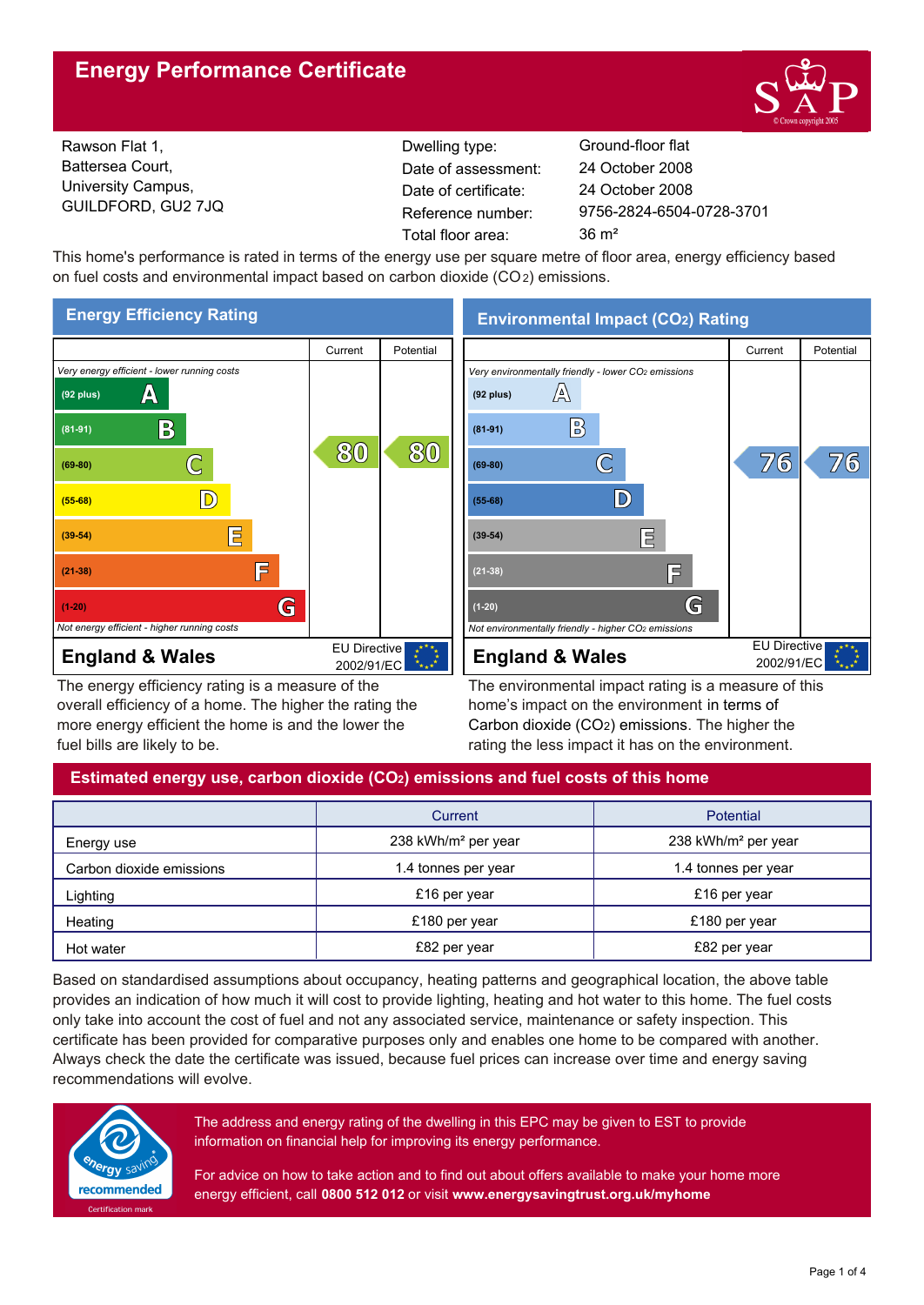#### **About this document**

The Energy Performance Certificate for this dwelling was produced following an energy assessment undertaken by a qualified assessor, accredited by Elmhurst Energy Systems, to a scheme authorised by the Government. This certificate was produced using the RdSAP 2005 assessment methodology and has been produced under the Energy Performance of Buildings (Certificates and Inspections) (England and Wales) Regulations 2007 as amended. A copy of the certificate has been lodged on a national register.

| Assessor's accreditation number: | EES/002004                                     |
|----------------------------------|------------------------------------------------|
| Assessor's name:                 | Gary John Ryan                                 |
| Company name/trading name:       | <b>Energy Assess UK Limited</b>                |
| Address:                         | 5 Bryanstone Close, Guildford, Surrey, GU2 9UJ |
| Phone number:                    | 07894 801 963                                  |
| Fax number:                      | 01483 829557                                   |
| E-mail address:                  | gary@energyassessuk.com                        |
| Related party disclosure:        |                                                |

#### **If you have a complaint or wish to confirm that the certificate is genuine**

Details of the assessor and the relevant accreditation scheme are as above. You can get contact details of the accreditation scheme from their website at www.elmhurstenergy.co.uk together with details of their procedures for confirming authenticity of a certificate and for making a complaint.

#### **About the building's performance ratings**

The ratings on the certificate provide a measure of the building's overall energy efficiency and its environmental impact, calculated in accordance with a national methodology that takes into account factors such as insulation, heating and hot water systems, ventilation and fuels used. The average Energy Efficiency Rating for a dwelling in England and Wales is band E (rating 46).

Not all buildings are used in the same way, so energy ratings use 'standard occupancy' assumptions which may be different from the specific way you use your home. Different methods of calculation are used for homes and for other buildings. Details can be found at www.communities.gov.uk/epbd.

Buildings that are more energy efficient use less energy, save money and help protect the environment. A building with a rating of 100 would cost almost nothing to heat and light and would cause almost no carbon emissions. The potential ratings on the certificate describe how close this building could get to 100 if all the cost effective recommended improvements were implemented.

#### **About the impact of buildings on the environment**

One of the biggest contributors to global warming is carbon dioxide. The way we use energy in buildings causes emissions of carbon. The energy we use for heating, lighting and power in homes produces over a quarter of the UK's carbon dioxide emissions and other buildings produce a further one-sixth.

The average household causes about 6 tonnes of carbon dioxide every year. Adopting the recommendations in this report can reduce emissions and protect the environment. You could reduce emissions even more by switching to renewable energy sources. In addition there are many simple everyday measures that will save money, improve comfort and reduce the impact on the environment. Some examples are given at the end of this report.

#### **Visit the Government's website at www.communities.gov.uk/epbd to:**

- Find how to confirm the authenticity of an energy performance certificate
- Find how to make a complaint about a certificate or the assessor who produced it •
- Learn more about the national register where this certificate has been lodged •
- Learn more about energy efficiency and reducing energy consumption •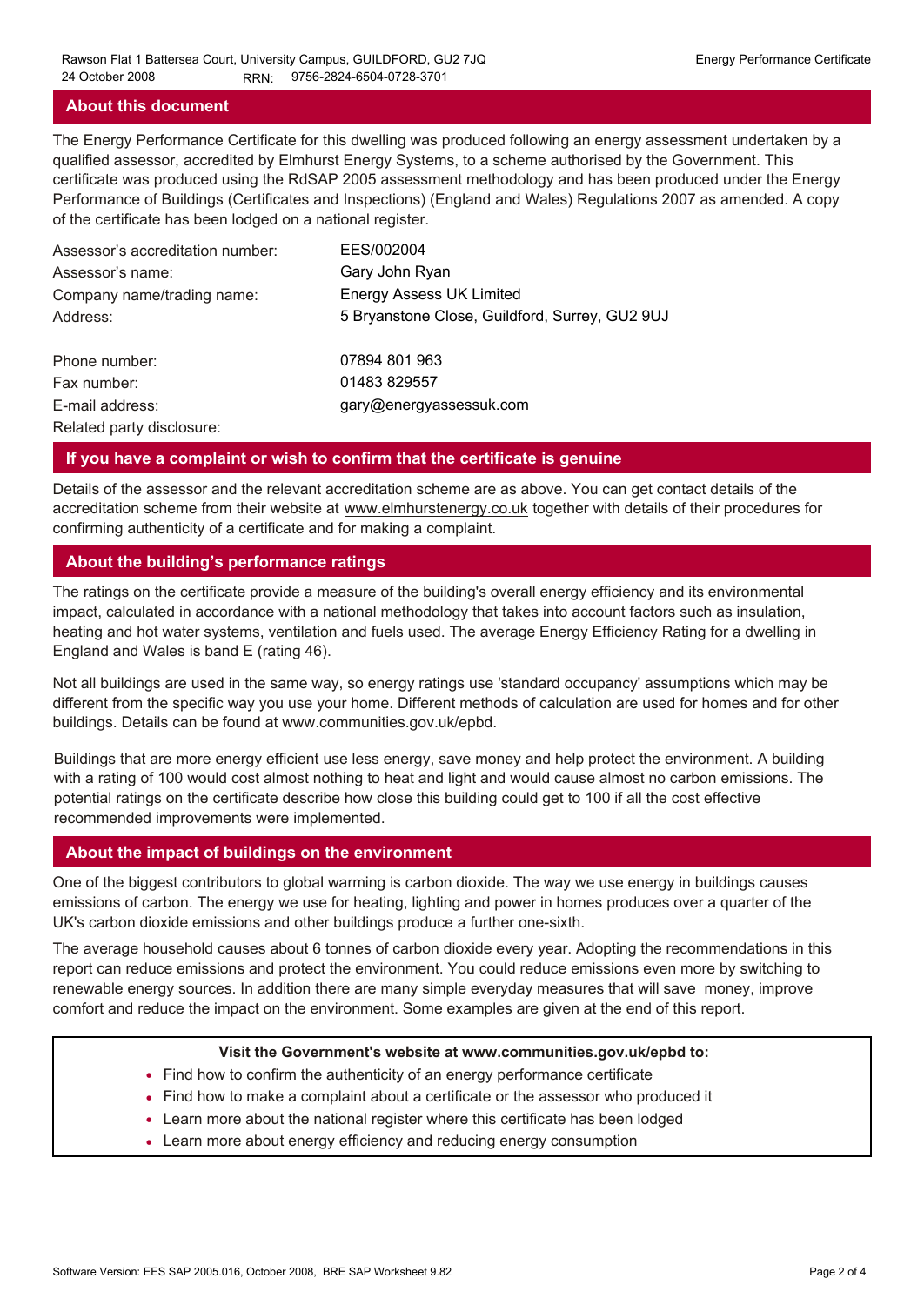# Recommended measures to improve this home's energy performance

Rawson Flat 1, Battersea Court, University Campus, GUILDFORD, GU2 7JQ Date of certificate:

Reference number: 9756-2824-6504-0728-3701 24 October 2008

# **Summary of this home's energy performance related features**

The following is an assessment of the key individual elements that have an impact on this home's performance rating. Each element is assessed against the following scale: Very poor / Poor / Average / Good / Very good.

| Elements                                  | Description                                                        | Current performance      |                 |
|-------------------------------------------|--------------------------------------------------------------------|--------------------------|-----------------|
|                                           |                                                                    | <b>Energy Efficiency</b> | Environmental   |
| Walls                                     | Cavity wall, filled cavity                                         | Good                     | Good            |
| Roof                                      | (another dwelling above)                                           |                          |                 |
| Floor                                     | Solid, no insulation (assumed)                                     |                          |                 |
| Windows                                   | Fully double glazed                                                | Good                     | Good            |
| Main heating                              | Community scheme                                                   | Good                     | Good            |
| Main heating controls                     | Flat rate charging, no thermostatic control of room<br>temperature | Very poor                | Very poor       |
| Secondary heating                         | None                                                               |                          |                 |
| Hot water                                 | From main system                                                   | Very good                | Very good       |
| Lighting                                  | Low energy lighting in all fixed outlets                           | Very good                | Very good       |
| Current energy efficiency rating          |                                                                    | C <sub>80</sub>          |                 |
| Current environmental impact (CO2) rating |                                                                    |                          | C <sub>76</sub> |

## **Low and zero carbon energy sources**

None

## **Recommendations**

None

## **Further measures to achieve even higher standards**

None